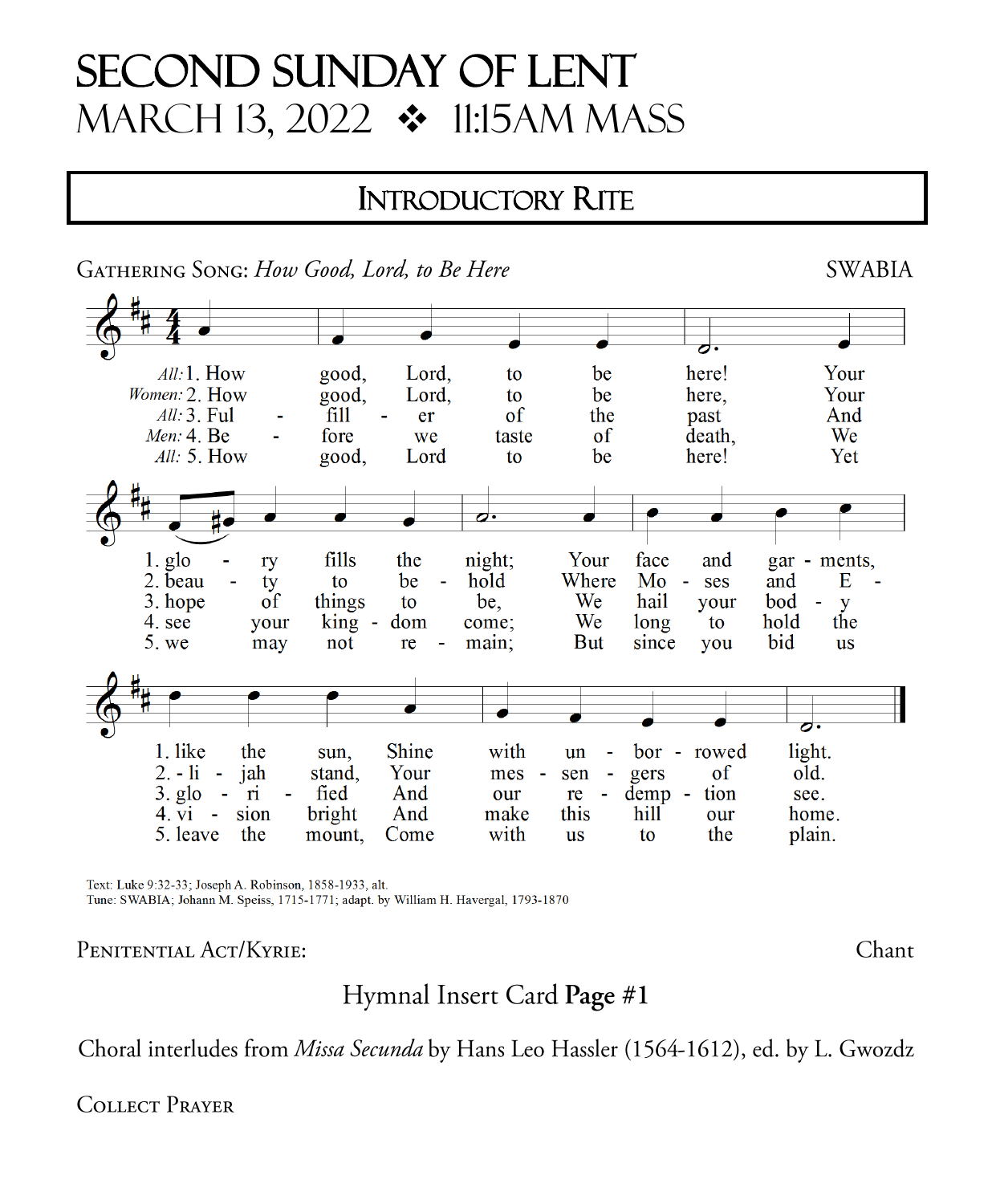# LITURGY OF THE WORD

**FIRST READING:** 

Genesis 15:5-12, 17-18

Kelly

God made a covenant with Abraham, his faithful servant.

RESPONSORIAL PSALM: Psalm 27: The Lord Is My Light

Refrain:



Antiphon Text © 1969, 1981, 1997, International Committee on English in the Liturgy, Inc. (ICEL) Music by Columba Kelly, O.S.B., © 1971, 1991, The Order of Saint Benedict, Saint Meinrad Archabbey. All Rights Reserved.

Psalm 27:1, 7-8, 8-9, 13-14

The LORD is my light and my salvation; whom shall I fear? The LORD is the stronghold of my life; whom should I dread? *R/.*

O LORD, hear my voice when I call; have mercy and answer me. Of you my heart has spoken, "Seek his face." It is your face, O LORD, that I seek. *R/.*

Hide not your face from me. Dismiss not your servant in anger; you have been my help. Do not abandon or forsake me. *R/.*

I believe I shall see the LORD'S goodness in the land of the living. Wait for the LORD; be strong; be stouthearted, and wait for the LORD! *R/.*

Text: *The Revised Grail Psalms*, © 2010, Conception Abbey and The Grail, admin. by GIA Publications, Inc.



**SECOND READING:** 

Philippians 3:17-4:1 Christ will change our lowly body to conform with his glorified body.

GOSPEL ACCLAMATION: Glory to You, O Word of God

Proulx

Hymnal Insert Card Page #2

**GOSPEL READING:** 

Luke 9:28b-36

While he was praying his face changed in appearance and his clothing became dazzling white.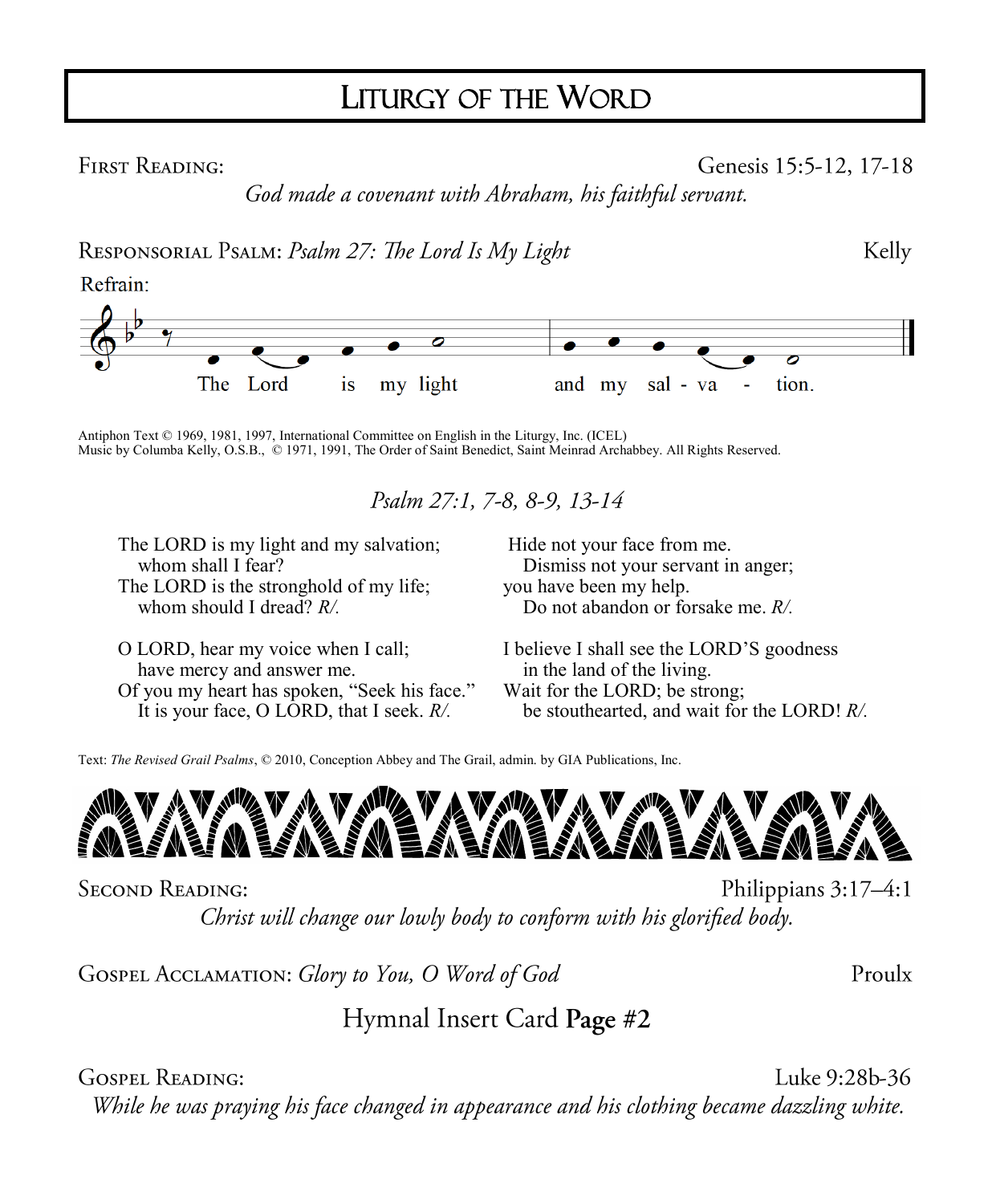# PENITENTIAL RITE (SCRUTINY) FOR THE CANDIDATES SEEKING FULL COMMUNION IN THE CATHOLIC CHURCH

A way of marking the Lenten purification of baptized candidates, this rite is celebrated in the period of final preparation for the sacraments. Its celebration presumes a maturity of faith and understanding which are needed for fuller life in the Christian community. This is rite is intended to help prepare the candidates for the celebration of the Sacrament of Reconciliation.

CALLING FORTH OF THE CANDIDATES & INVITATION TO SILENT PRAYER

INTERCESSIONS FOR THE CANDIDATES AND FOR ALL Text and music may be found on page 4 of the hymnal insert card.

PRAYER OVER THE CANDIDATES

DISMISSAL OF THE CANDIDATES & CATECHUMENS Text and music for "Teach Me, O God" may be found on page 3 of the hymnal insert card.

# **LITURGY OF THE EUCHARIST**

Our weekly collection is taken up by leaving your offering in the baskets as you enter or leave church. We are especially grateful to our visitors for your financial support.

PREPARATION OF GIFTS (CHORAL ANTHEM): O Saviour of the World John Goss (1800-1880)

Saviour of the world, who by Thy Cross and precious Blood has redeemed us, save us and help us, we humbly beseech Thee, O Lord. Amen.

 $\sim$  Book of Common Prayer

EUCHARISTIC PRAYER

HOLY, HOLY, HOLY: Sanctus XVIII

Hymnal Insert Card Page #5

**MEMORIAL ACCLAMATION** 

Hymnal Insert Card Page #6

Chant

Chant